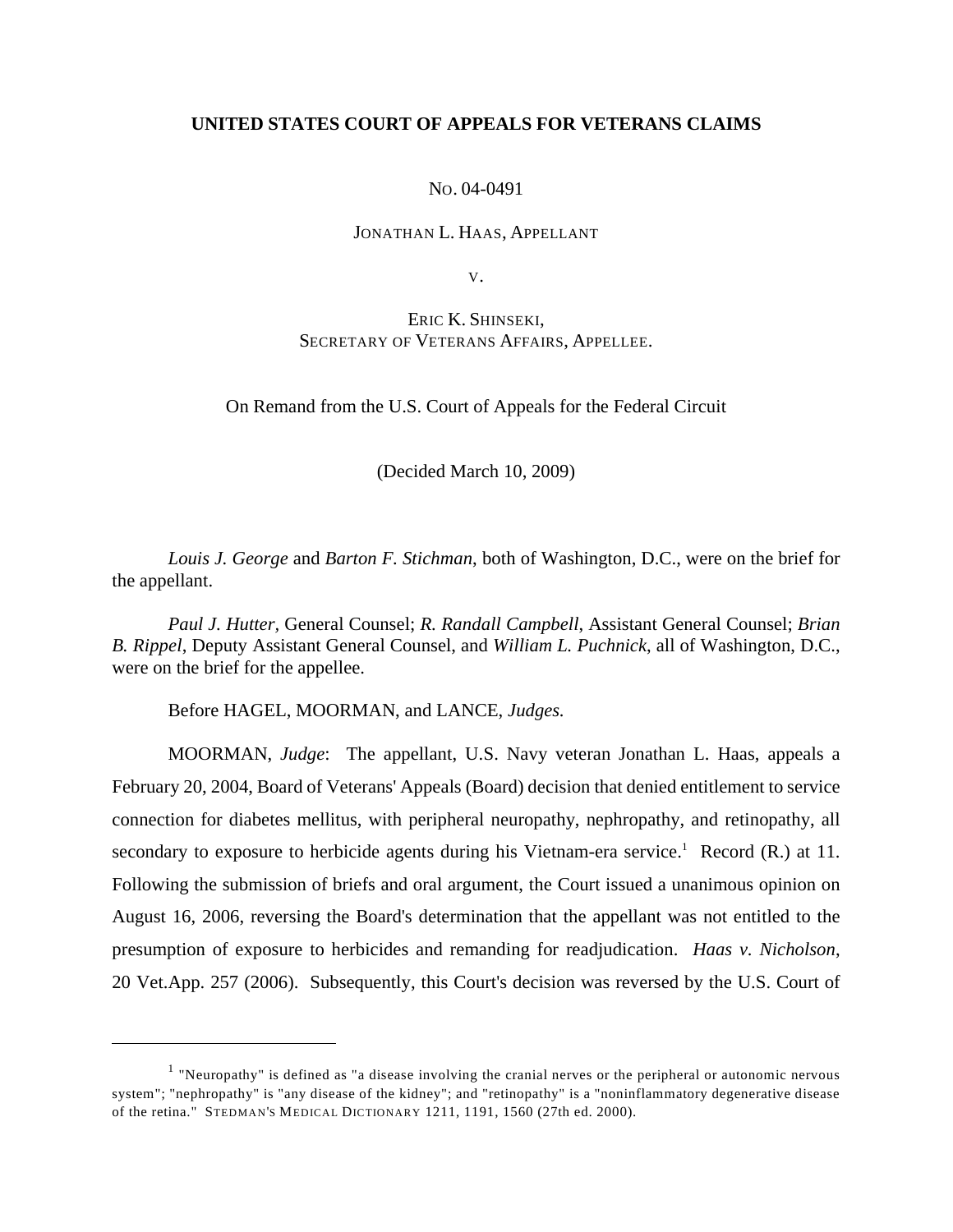Appeals for the Federal Circuit (Federal Circuit) in a 2-to-1 decision, and the matter was remanded. *Haas v. Peake*, 525 F.3d 1168 (Fed. Cir. 2008), *cert. denied*, 129 S. Ct. 1002 (U.S. Jan. 21, 2009). The Federal Circuit issued its mandate on October 16, 2008. For the following reasons, the Court will vacate in part the Board decision and will remand the claim for further proceedings consistent with this opinion.

#### **I. BACKGROUND**

In *Haas v. Nicholson*, this Court held that 38 U.S.C. §1116(f) is ambiguous as to the phrase "served in the Republic of Vietnam" and that this statute did not by its terms limit application of the presumption of service connection for herbicide exposure to those who set foot on the soil of the Republic of Vietnam. 20 Vet.App. at 263-65. The Court further held that the Secretary's regulation, 38 C.F.R. § 3.307(a)(6)(iii), is ambiguous regarding whether service on the land in Vietnam is required for the presumption to apply and that the Secretary's interpretation of its regulatory definition of the phrase was plainly erroneous and unreasonable and, therefore, not entitled to deference. *Id.* at 269-75. Finally, the Court held that the provisions of the *VA Adjudication Procedure Manual* (M21-1) in effect at the time the appellant filed his claim in 2001 entitled him to a presumption of service connection based upon his receipt of the Vietnam Service Medal (VSM); and that VA's attempt to rescind that version of the M21-1 provision more favorable to the appellant was ineffective because VA did not comply with the notice and comment requirements of the Administrative Procedures Act (APA), 5 U.S.C. § 706(2)(A). *Haas*, 20 Vet.App. at 275-78. The Court also determined that, in light of its reversal as to presumptive service connection, it was not necessary to consider the Secretary's concession for a remand under direct service-connection principles. *Id.* at 278-79.

In reviewing this Court's decision in *Haas v. Nicholson*, the Federal Circuit held that the phrase "served in the Republic of Vietnam" in section 1116 is ambiguous and further held that the Secretary's requirement that a veteran have been present within the land borders of Vietnam at some point in the course of his duty constitutes a permissible interpretation of the statute and its implementing regulation. *Haas v. Peake*, 525 F.3d at 1183, 1187-95. The Federal Circuit concluded that the pertinent pre-2002 version of the M 21-1 was an interpretative statement, not a substantive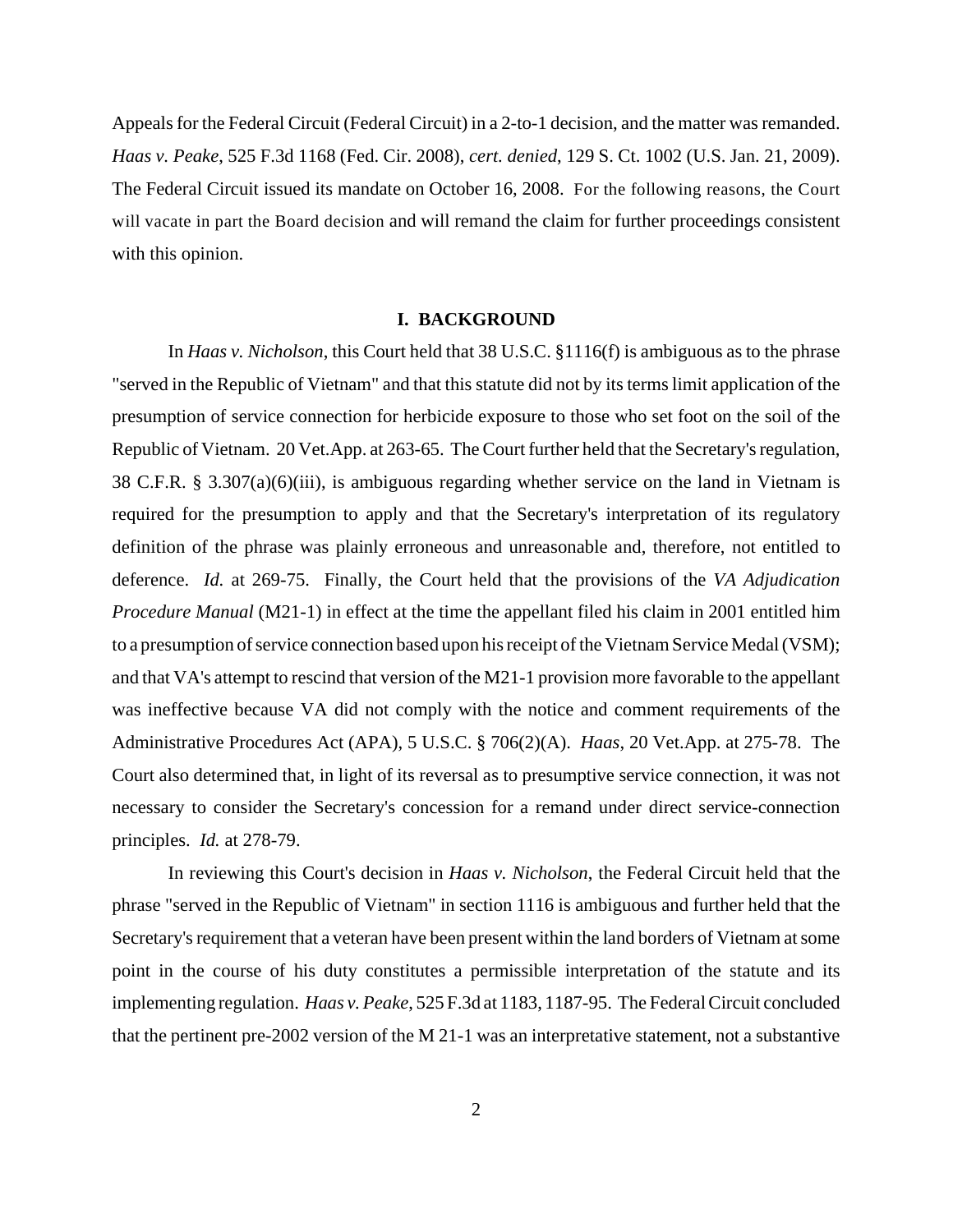rule that could be amended only by APA notice-and-comment rulemaking. *Id.* at 1196. The Federal Circuit, therefore, reversed this Court's judgment.

### **II. ANALYSIS**

Based on the Federal Circuit's binding precedent in its decision on this appeal, *see Bethea v. Derwinski*, 2 Vet.App. 252, 254 (1992), this Court will affirm that part of the Board decision that denied service connection for type-II diabetes mellitus, peripheral neuropathy, nephropathy, and retinopathy, claimed as loss of eyesight, based on a presumption that he was exposed to herbicides.

Regarding entitlement to service connection for diabetes mellitus, peripheral neuropathy, nephropathy, and retinopathy, claimed as loss of eyesight, on a direct service-connection basis, the Secretary concedes that a remand is warranted. First, the Secretary concedes that a remand is warranted because the Board provided an inadequate statement of reasons or bases for its decision. Secretary's Brief at 14-16. The Secretary notes that the Board overlooked certain service medical records (SMRs), including an August 1968 provisional diagnosis of "R/O [rule out] diabetes mellitus" (R. at 140) and did not discuss an October 1967 medical record showing an "abnormal glucose tolerance test," which was found not to have existed prior to enlistment (R. at 124). *See* R. at 15-16 (Form DD 214, Certificate of Release or Discharge from Active Duty, certifying Mr. Haas's service on active duty in the U.S. Navy from September 1959 to September 1960, and from May 1963 to June 1970).

The Court agrees with the Secretary's concession of error. In its decision here on appeal, the Board concluded that "[t]he appellant's service medical records are silent as to diabetes." R. at 5. The Board's conclusion lacked an adequate statement of reasons or bases because it failed to address the relevant SMRs noted above, and the decision frustrates judicial review. *See* 38 U.S.C. § 7104(a) (requiring Board decision to be based on consideration of all evidence and material of record); 38 U.S.C. § 7104(d) (requiring Board decision to include reasons or bases for findings and conclusions on all material issues of fact and law presented on the record); *Allday v. Brown*, 7 Vet.App. 517, 527 (1995) (holding that Board's statement must be adequate to enable a claimant to understand the precise basis for its decision, as well as to facilitate review in this Court). Because the Board's statement of reasons or bases is inadequate, remand is appropriate. *See Tucker v. West*, 11 Vet.App. 369, 374 (1998) (remand is appropriate "where the Board has incorrectly applied the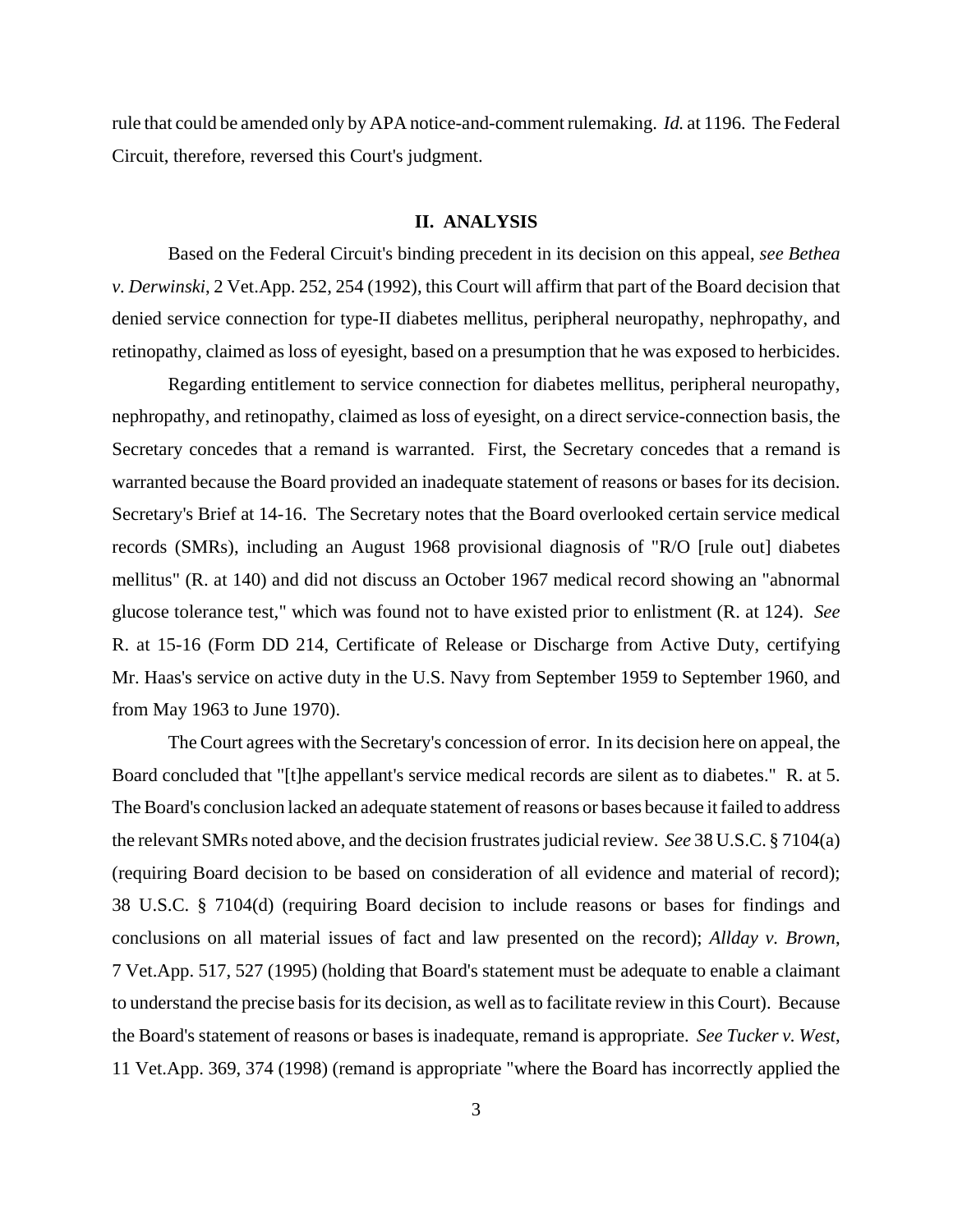law, failed to provide an adequate statement of reasons or bases for its determinations, or where the record is otherwise inadequate"). The Court will vacate the Board's determination that type-II diabetes mellitus with peripheral neuropathy, nephropathy, and retinopathy (claimed as loss of eyesight) "was not incurred in or aggravated during active service." R. at 3, 8.

Second, the Secretary concedes that a remand is warranted because VA failed to provide the appellant with a VA medical examination. In the decision here on appeal, the Board noted that the appellant was not afforded a VA examination, but stated "the Board sees no areas in which further development may be fruitful" and that the duty to assist had been "substantially met by the RO [(regional office)]." R. at 10. The Secretary concedes that the Board failed to ensure VA compliance with its duty to assist by providing the appellant with a VA medical examination to determine the etiology of his type-II diabetes, to include peripheral neuropathy, nephropathy, and retinopathy (claimed as loss of eyesight). Secretary's Brief at 14-18. The Secretary specifically states that a current VA examination is warranted to determine whether it is at least as likely as not that the appellant's type-II diabetes mellitus was incurred in or aggravated by active service and to determine whether it is at least as likely as not that either peripheral neuropathy, nephropathy, or retinopathy (claimed as loss of eyesight) is due to service or secondary to diabetes mellitus. *Id.* at 18. The Court agrees.

In disability compensation claims, the Secretary's duty to assist requires that he provide a VA medical examination when there is (1) competent evidence of a current disability or persistent or recurrent symptoms of a disability, and (2) evidence establishing that an event, injury or disease occurred in service or establishing certain diseases manifesting during an applicable presumptive period for which the claimant qualifies, and (3) an indication that the disability or persistent or recurrent symptoms of a disability may be associated with the veteran's service or with another service-connected disability, but (4) insufficient competent medical evidence on file for the Secretary to make a decision on the claim. 38 U.S.C. § 5103A(d); *Paralyzed Veterans of Am. v. Sec'y of Veterans Affairs*, 345 F.3d 1334, 1354 (Fed. Cir. 2003); *Wells v. Principi*, 326 F.3d 1381, 1384 (Fed. Cir. 2003); *McLendon v. Nicholson*, 20 Vet.App. 79, 81 (2006); 38 C.F.R. § 3.159(c)(4)(i)(2008). When determining whether an examination is necessary under section 5103A(d), the Secretary shall consider the evidence of record, taking into consideration "all information and lay or medical evidence (including statements of the claimant)." 38 U.S.C.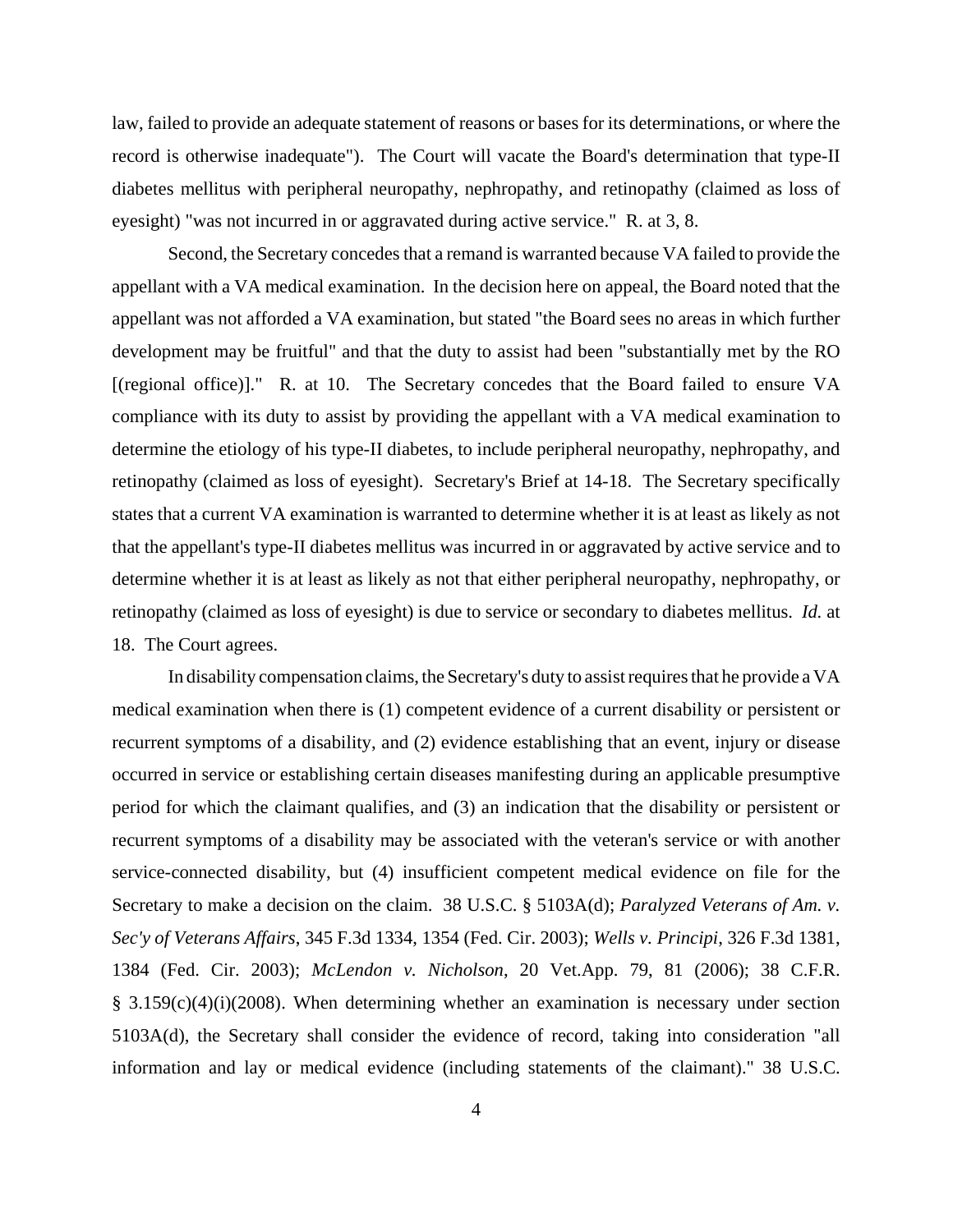§ 5103A(d)(2). Further, "[t]he Board's ultimate conclusion that a medical examination is not necessary pursuant to [38 U.S.C. § 5103A(d)] is reviewed under the 'arbitrary, capricious, an abuse of discretion, or otherwise not in accordance with law' standard of review." *McLendon*, 20 Vet.App. at 81; *see* 38 U.S.C. § 7261(a)(3)(A).

The Court agrees with the Secretary that the Board erred in its determination that the duty to assist did not require VA to provide a medical examination. Turning to the factors enumerated in *McLendon*, the Board acknowledged that the appellant has a current diagnosis of diabetes. R. at 8. The "in-service event" is, as conceded by the Secretary, the appellant's SMRs that include the October 1967 medical report showing an "abnormal glucose tolerance test" and an August 1968 provisional diagnosis of "R/O [rule out] diabetes mellitus." R. at 124, 140. This is sufficient to satisfy the second prong of *McLendon*.

The third prong, requiring that the evidence of record "indicate" that "the claimed disability or symptoms may be associated with the established event," establishes "a low threshold" for determining when the Secretary is required to furnish a medical examination. 20 Vet.App. at 83. The Court went on to note that "[t]he types of evidence that 'indicate' that a current disability 'may be associated' with military service include, but are not limited to, medical evidence that suggests a nexus but is too equivocal or lacking in specificity to support a decision on the merits, or credible evidence of continuity of symptomatology such as pain or other symptoms capable of lay observation." *Id.* In this case, as noted by the Secretary, the appellant has stated that his disabilities (diabetes, peripheral neuropathy, and loss of eyesight) began in 1980, and he received treatment at a VA hospital in Phoenix, Arizona. R. at 318; *see also* R. at 566 (July 15, 2003, sworn testimony of Mr. Haas noting that he was 38 or 39 years old when he "first came down with diabetes"). The Court is satisfied with the Secretary's concession that this evidence is sufficient to meet the "low threshold" referenced in *McLendon*. The evidence of record "indicates" that the appellant's diabetes "may be associated" with service. *McLendon*, *supra*; 38 C.F.R. § 3.159(c)(4)(i).

Finally, addressing the fourth *McLendon* prong, "if there is sufficient competent medical evidence on file for the Secretary to make a decision on the claim, he may proceed to do so without having to provide a medical examination." *McLendon*, 20 Vet.App. at 84-85. Here, there was no competent medical evidence on the issue whether the appellant's current disability was more likely than not caused by service. Here, the Board found that "there was no need for medical information."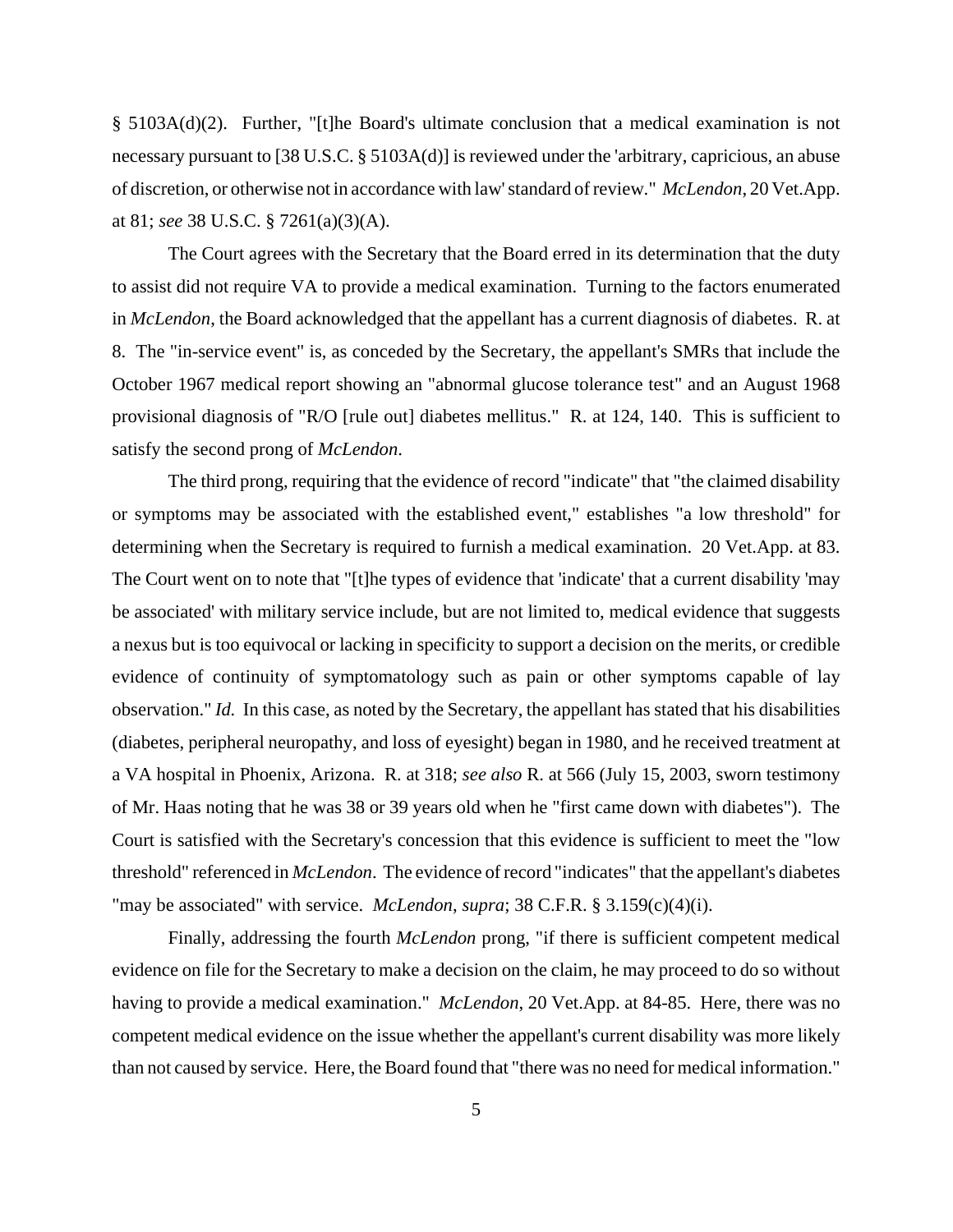Despite the evidence referenced above, the Board concluded that the duty to assist did not require VA to obtain a medical examination. R. at 10. The Board's ultimate conclusion that a medical examination was not necessary pursuant to 38 U.S.C. § 5103A(d) was "arbitrary, capricious, an abuse of discretion, or otherwise not in accordance with law."

Therefore, the appellant's claim will be remanded in order for VA to provide such an examination, including an opinion as to whether it is at least as likely as not that the appellant's type-II diabetes mellitus was incurred in or aggravated by active service and to determine whether it is at least as likely as not that either peripheral neuropathy, nephropathy, or retinopathy (claimed as loss of eyesight) is due to service or secondary to diabetes mellitus.

On remand, the appellant is free to submit additional evidence and argument on the remanded matters, which the Board must consider when readjudicating his claim. *See Kay v. Principi*, 16 Vet.App. 529, 534 (2002); *Kutscherousky v. West*, 12 Vet.App. 369, 372-73 (1999) (per curiam order). In this regard, as noted by the Federal Circuit in its decision, the appellant is free to pursue his claim that "he was actually exposed to herbicides while on board his ship as it traveled near the Vietnamese coast." *Haas v. Peake*, 525 F.3d at 1197; *see*, *e.g.*, R. at 564 (July 2003 sworn testimony of Mr. Haas explaining that, while resupplying coastal vessels in the patrol waters off the coast of Vietnam, he saw large clouds of chemicals being dropped by aircraft and that "these large clouds would drift out over the water because of the prevailing offshore winds and they would engulf the ships, my ship in particular. Now, you could see the chemicals, you could taste them, smell them and they landed on your skin. We had Army personnel on the ship, uh, at this particular time. I inquired what the chemicals were and they told me it was Agent Orange."). The Court notes that such claim appears to be based on the assertion that the land was sprayed and the clouds of chemicals then drifted out over the water; such claim, therefore, need not depend on there being evidence "demonstrating that this ship was located in waters sprayed by herbicides." R. at 7. To the extent that the Board rejected the appellant's allegation that his ship was "enveloped by clouds of herbicide agents," the Board's determination was not supported by an adequate statement of reasons or bases. On remand, the appellant is free to clarify his argument for the Board.

On remand, the Board must consider all evidence, including lay evidence, and any Board decision on remand must include a determination on the credibility and probative value of all lay and medical evidence of record, and the Board must provide an adequate statement of the reasons